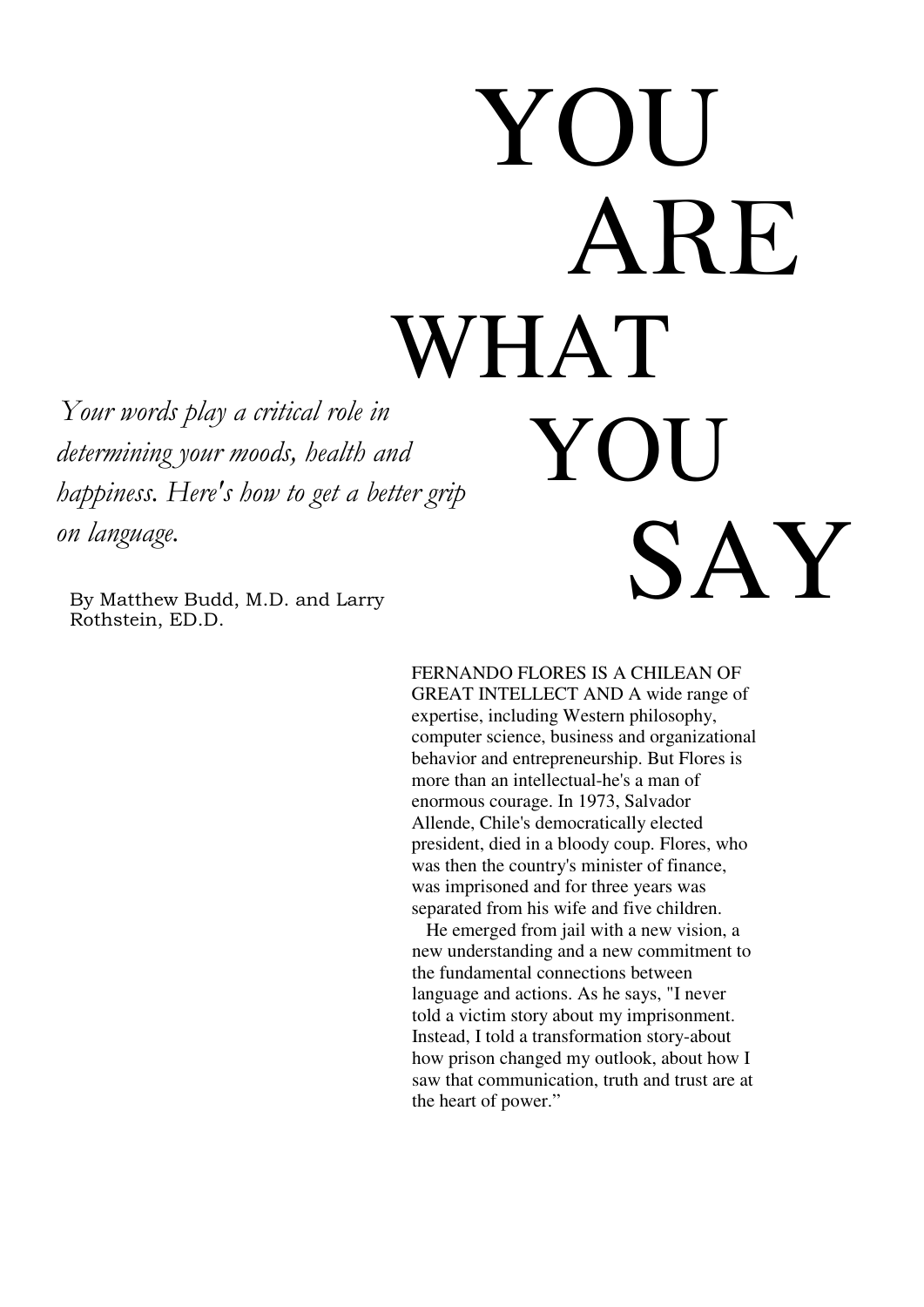When I first heard Flores speak, he began his lecture with this statement: "In language we build our own identities, our relationships with others, the countries that we live in, the companies we have and the values that we hold dear. With language we generate life. Without language we are mostly chimpanzees."

To demonstrate this startling idea, Flores asked us to repeat what he was about to say in unison and with a deep, loud, whole-body voice (I suggest that you read the next lines like a heartfelt prayer):

**Life seems hopeless, bleak even. I have nowhere to turn. No one to turn to. What is more ominous still is that this will never change.** 

He asked us to say the next statement in the same manner:

Nothing will help. **There is no one to turn to. It feels like the Almighty has forgotten** me. Times are hard. They will not get better. They will probably get even **worse, though this is beyond imagination.** 

As the last words reverberated throughout the hall, I felt a weighty heaviness in my chest. The problems in my life appeared before me-my inability to help my patients, the unhappiness I felt over my recent divorce, the sense of loneliness that pervaded my private life. Other people reacted in a different way. Several sobbed, a number laughed nervously. Most sat stunned in amazement at what was happening. I remember thinking to myself that in this mood antidepressants looked like a good option. Ambition or creativity seemed impossible.

Flores, as if by magic, had changed the mood of each individual in the room. I asked myself, "How did this happen? How did saying these words shift the way my body felt?"

Flores demanded, "Do you see that your speaking has changed your body, your mood, your physiology and your possibilities for action? Language has generated a moment of life for you. The action of languaging changed you like a drug. Even though you rationally knew that this was only an exercise, it happened anyway."

Discovering Language, Language makes possible coordinating with others and the building of satisfying, trusting relationships. It also allows people to become aware of themselves and others; but in language we also generate suffering. We can't even imagine life without language. If you try, notice that you are imagining in language itself.

If language is so central to human life in all of its dimensions, then part of our attempt to create a new awareness of mind and body must involve building linguistic awareness, facility and competence. You are in language already all of the time. But you are not skillful at observing it because you

have no powerful distinctions for doing so. With skill at observation comes more success in life and less suffering.

According to Flores, there are only five kinds of linguistic "actions": REQUESTS: A request is an action that you take when you seek the assistance of another in satisfying an underlying concern that you have. For example, "Please pick up some flounder and broccoli at the market for dinner tonight." PROMISES: A promise is what you speak to indicate your commitment to fulfilling what someone else has requested. ("I will get the flounder and broccoli.") It implies that you understand the request fully and that you are competent and sincere about fulfilling the request.



DECLARATIONS: A declaration is an utterance in which someone with the authority to do so brings something into being that wasn't there before. Personal declarations such as "I will lose 30 pounds by July 1st" have the power to shape our lives, if followed by consistent behavior. ASSESSMENTS: An assessment is a judgment that you make about the world in the interest of taking some action. For example, in the interest of going to a ball game, I might make the assessment, "It's a beautiful day," in which no wind and a temperature of 8o degrees are my standards. On the other hand, in the interest of going sailing, my assessment, "It's a beautiful day" means that the wind is blowing, the harder the better. Assessments are never the truth. ASSERTIONS: An assertion is a statement you make for which you are willing to provide evidence. For example, if I say it is 68 degrees in this room, I'm willing to show this to you on a thermometer. We live by the social agreement that this device reflects temperature. In other words, a society builds certain ways of establishing and asserting common, often quantitative values. These assertions live for us as "facts": They are either true or false.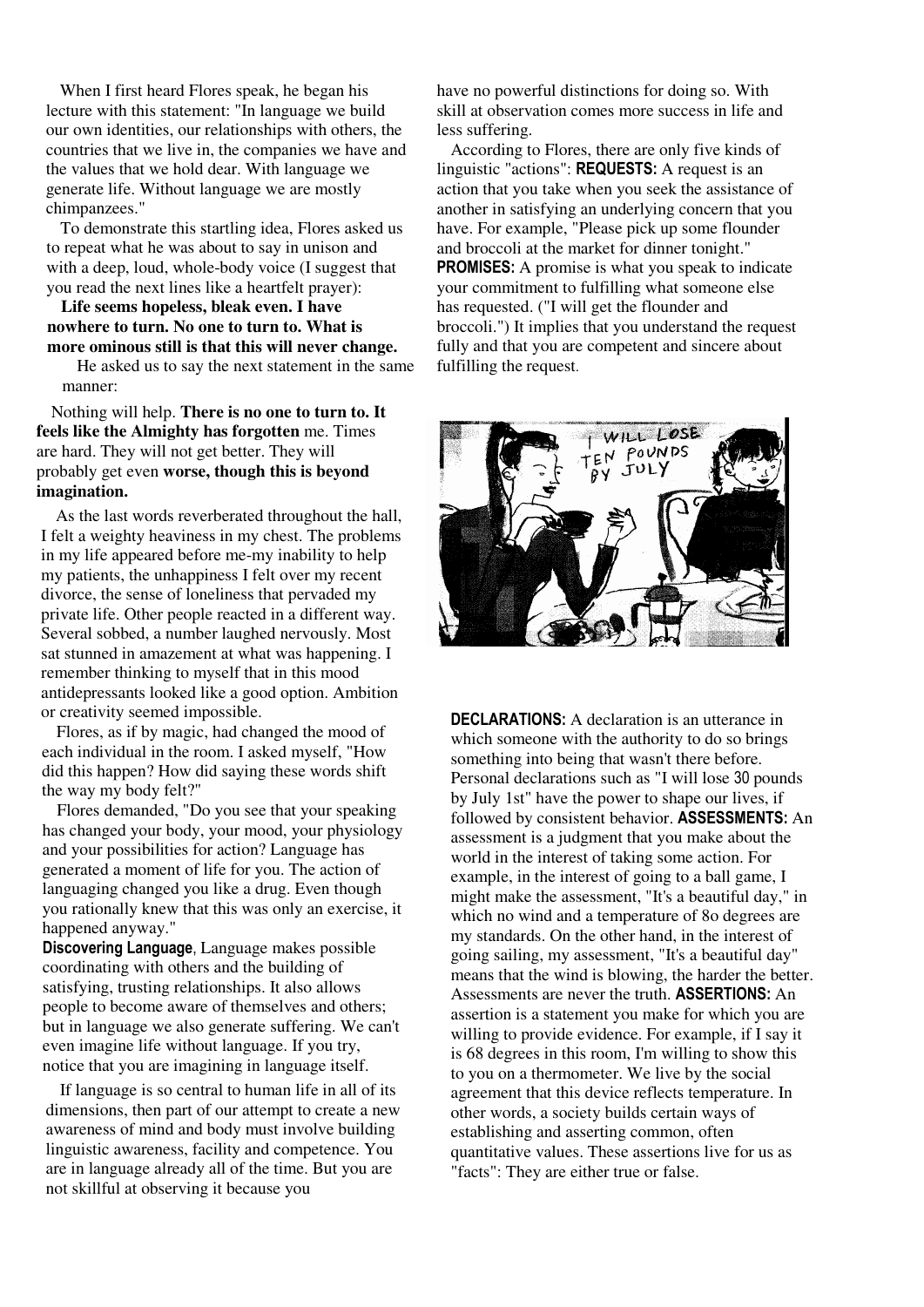

Often we have private conversations with ourselves about what others should and should not do. But we never make overt requests of these people. Subsequently, when they don't do what we expect, we're disappointed, resentful and angry.

The solution is to translate "shoulds" into clear requests. The benefit will be less resentment, less anger, less guilt and more satisfying relationships.

**3.** MAKING UNCLEAR REQUESTS. A husband may say to his wife, "I want you to support my career." Can you see that the husband may have a different picture than the wife of what "support" looks like?

## LANGUAGE ALLOWS PEOPLE TO BECOME AWARE OF THEMSELVES AND OTHERS AND BUILDS TRUST, INTIMACY AND, YES, SUFFERING. WE CAN'T EVEN IMAGINE LIFE WTHOUT IT.

#### **The to Linguistic Viruses**

Breakdowns in these actions generally result from what I call "linguistic viruses." They attack relationships, alter the structures of the individuals in them and cause dissatisfaction, bad moods and even ill health. Learning what they are will allow you to listen to others more effectively, and heal them and yourself.

#### 1. NOT MAKING REQUESTS. There may be

something that you want or need from someone else, but you don't make a request. Why is this? You may have a reticence or fear about asking others for something: They could say no and cause you to feel rejected. In fact, a no to a request is just that no to the action of requesting, not a rejection of the person.

Another reason people don't make requests is that they're afraid others will think they're incompetent. But making a request is not an admission of weakness. The president of the United States or the CEO of a large corporation makes a staggering number of requests each day. In fact, one aspect of power is the capacity to make powerful requests.

Still another reason people don't make requests is that they think a request is an imposition. They forget that one way that people achieve meaning in their lives is in fulfilling the requests of others. A request simply invites another person to participate in your life. Take this as a way to honor others, not to burden them.

#### **2.** LIVING WITH UNCOMMUNICATED

.

EXPECTATIONS. A common form of "not requesting" occurs when an individual lives in a world of expectations that are really just unexpressed requests.

What kind of support? When? All of this information is missing. Later on, when a minor problem arises, the maker of the unclear request is likely to say, "You promised to support my career, but you didn't!"

To coordinate your life successfully with others, your requests must be precise and detailed. You're not insulting the listener, you're setting up the possibility for mutual satisfaction. It's not enough that you understand; the person receiving the request must share your understanding.

#### **4.** NOT OBSERVING THE MOOD OF YOUR

REQUESTS. The mood of your utterance, as much as your words, affects the listener. If you're demanding, people might decline your requests because they see you as arrogant and righteous, or they might make promises to you out of intimidation, not choice.

My high school algebra teacher always made requests in the tone and mood of demands. Students rarely declined his requests, but acted resentfully when they tried to do what he had asked.

On the other hand, I had a patient named Shirley who made all her requests in the mood of begging. I always felt manipulated by her-she was so pathetic that I didn't want to make her suffer, so I promised what she requested so as not to feel guilty. Weakness and guilt-what a combination!

A suggestion: Observe the mood produced in the listener of your request; adjust your mood to produce the "listening" you want.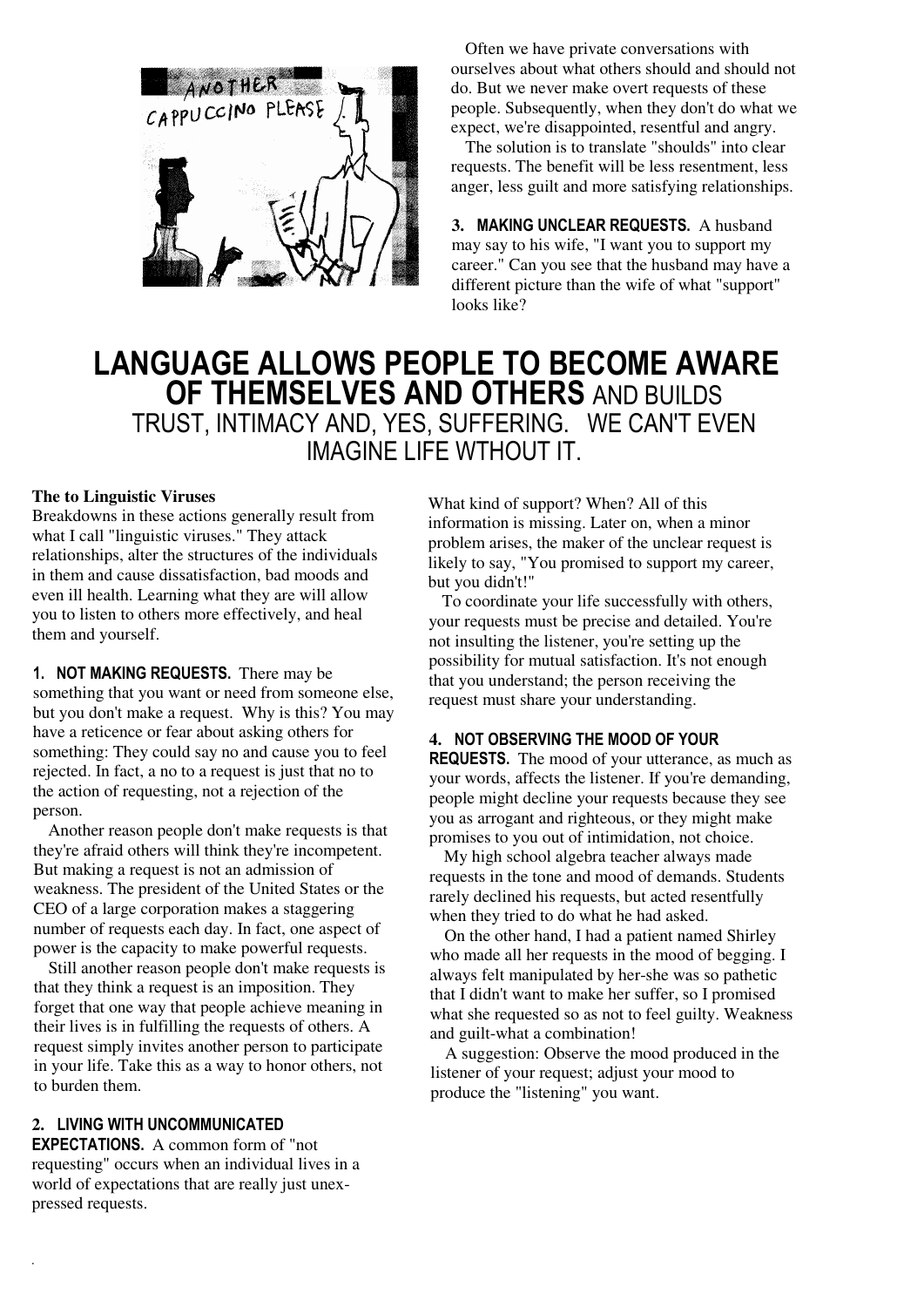#### **5. PROMISING EVEN WHEN YOU AREN'T CLEAR WHAT WAS REQUESTED.**

Committing yourself when you aren't clear about what you've committed to is foolish. Sometimes a person thinks he knows what's being asked of him, so he begins an activity, such as making a meal. But as he goes along, his lack of clarity is revealed. He becomes confused. What did she really want? What if I'm doing it wrong?

If you're not sure what the requester wants, clarify it with him or her. You won't look stupid. Rather, you'll be building an identity of being committed to fulfilling his or her request.

**6. NOT DECLINING REQUESTS.** Some of us say yes to every request. We've been trained to please other people, and this is made manifest in our compliance. The problem with this belief is that it's destructive for both you and others.

The yes-sayers are often overloaded with promises to keep. The result is a perpetual fear of failure, which prompted the compliance in the first place. This vicious cycle generates anxiety, exhaustion and burnout.

Things aren't much better for the people receiving the yes-sayers' promises. They never know which promises will be fulfilled and which ones are in jeopardy. Over time, people become distrustful of the yes-sayer. They think, "You just never can be sure about him; he's not sincere."

An inability to say no is not a problem of articulation or diction, but of an embodied tendency to have to say yes, to be "nice" and not to upset others. Learning to say no requires practice for those yes-sayers who find it difficult.

#### **7. BREAKING PROMISES WITHOUT TAKING CARE: UNDERMINING TRUST.** I

don't want to make this section sound moralistic, as in "Thou shalt not break promises." Rather, I want to show the human and biological consequences of a broken commitment to coordinate action.

 When you make a promise, you're building expectation that you will take action. If the promise is broken, the person will begin to lose trust in you and feel betrayed.

 We are all human and cannot know the future. In the process of fulfilling a promise, things may happen that keep you from completion.

 If you simply ignore your promise, you're consciously betraying your word and not taking care of the other party. In contrast, if you contact the requester, describe the present problems that are keeping you from fulfilling your promise, apologize for the broken promise, offer to make a new promise in a time frame that you can guarantee and assist with the cleaning up of any mess that you produced,

Both parties feel relieved. The relationship can even be strengthened by this mutually caring action.

#### **8. TREATING ASSESSMENTS AS FACTS.**

There is no truth to statements of judgment. You can provide evidence for what you say, but that still doesn't make it the truth. If we treat assessments as truth, conflict arises. For instance, my wife, Roz, and I both love a "nice" home. For me this means a study, lots of bookshelves, a place for my stereo and a quiet bedroom. For Roz, it means colors, textures, lighting, spaces, a sense of grandeur and flow. Can you imagine searching for "nice" home together? We must blend, accept and weave our truths.

 People who hold their assessments as the truth are generally rigid or arrogant. They cannot stand diversity and become angry at differences. These people are a pain to be around and are themselves uneasy.

#### **9. MAKING ASSESSMENTS WITHOUT RIGOROUS GROUNDING.** Even though your judgments aren't the truth, you can make them with rigorous "grounding" – that is, you can say what you say based on evidence.

 People who make assessments without rigor are viewed as flaky and full of opinions that change like the weather. They aren't taken seriously and they often suffer from insecurity and low selfesteem. Gossip is an especially pernicious kind of assessment, which lacks rigor and purpose. Gossips get a false sense of power from this activity, but underneath they remain insecure and uneasy.

 Connect your declarations with doable plans for action for which you are accountable, preferably to someone else.

### **10. MAKING FANTASY AFFIRMATIONS**

**AND DECLARATIONS.** When you make a fantasy affirmation or declaration, you assume that it will happen by itself. An example would be declaring that you would like to start a restaurant, even though you don't know anything about cooking or how to run a business.

 By contrast, a realistic affirmation or declaration pictures a reality that does not yet exist, but is attainable through a series of reasonable steps. President Kennedy made a famous declaration in 1962 that America would put a man on the moon by the end of the decade. Although he didn't like to see it, we did accomplish what seemed like science fiction at the time of his utterance. His declaration was grounded in a rigorous appraisal of our country's scientific and technological capabilities.